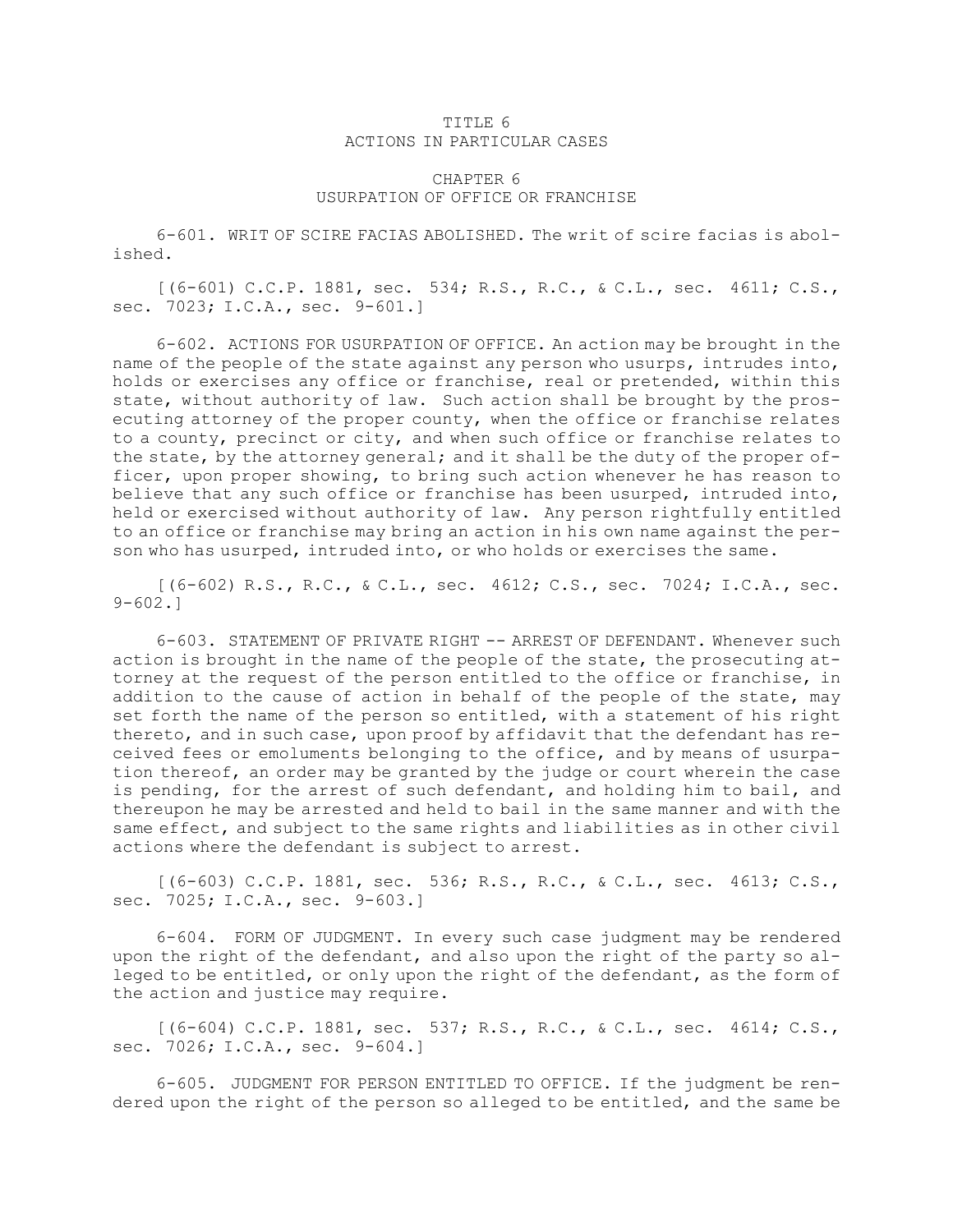in favor of such person, he shall be entitled, after taking the oath of office and executing such official bond as may be required by law, to take upon himself the execution of the office.

[(6-605) C.C.P. 1881, sec. 538; R.S., R.C., & C.L., sec. 4615; C.S., sec. 7027; I.C.A., sec. 9-605.]

6-606. DAMAGES AGAINST USURPER. If judgment be rendered upon the right of the person so alleged to be entitled, in favor of such person, he may recover by action the damages which he may have sustained by reason of the usurpation of the office by the defendant.

[(6-606) C.C.P. 1881, sec. 539; R.S., R.C., & C.L., sec. 4616; C.S., sec. 7028; I.C.A., sec. 9-606.]

6-607. ACTIONS AGAINST SEVERAL CLAIMANTS. When several persons claim to be entitled to the same office or franchise, one action may be brought against all such persons in order to try their respective rights to such office or franchise.

[(6-607) C.C.P. 1881, sec. 540; R.S., R.C., & C.L., sec. 4617; C.S., sec. 7029; I.C.A., sec. 9-607.]

6-608. JUDGMENT OF OUSTER -- FINE. When <sup>a</sup> defendant against whom such action has been brought is adjudged guilty of usurping or intruding into or unlawfully holding any office, franchise or privilege, judgment must be rendered that such defendant be excluded from the office, franchise or privilege, and that he pay the costs of the action. The court may also, in its discretion, in actions to which the people of the state are <sup>a</sup> party, impose upon the defendant <sup>a</sup> fine not exceeding five thousand dollars, which fine, when collected, must be paid into the treasury of the state.

[(6-608) C.C.P. 1881, sec. 541; R.S., R.C., & C.L., sec. 4618; C.S., sec. 7030; I.C.A., sec. 9-608.]

6-609. UNDERTAKING REQUIRED OF INFORMER. When the action is brought upon the information or application of <sup>a</sup> private party, the prosecuting attorney may require such party to enter into an undertaking, with sureties to be approved by the said officer, conditioned that such party or the sureties will pay any judgment for costs or damages recovered against the plaintiff, and all the costs and expenses incurred in the prosecution of the action.

[(6-609) C.C.P. 1881, sec. 542; R.S., R.C., & C.L., sec. 4619; C.S., sec. 7031; I.C.A., sec. 9-609.]

6-610. ACTIONS AGAINST LAW ENFORCEMENT OFFICERS. (1) For purposes of this section, <sup>a</sup> "law enforcement officer" shall be defined as any court personnel, sheriff, constable, peace officer, state police officer, correctional, probation or parole official, prosecuting attorney, city attorney, attorney general, or their employees or agents, or any other person charged with the duty of enforcement of the criminal, traffic or penal laws of this state or any other law enforcement personnel or peace officer as defined in [chapter](https://legislature.idaho.gov/statutesrules/idstat/Title19/T19CH51) 51, title 19, Idaho Code.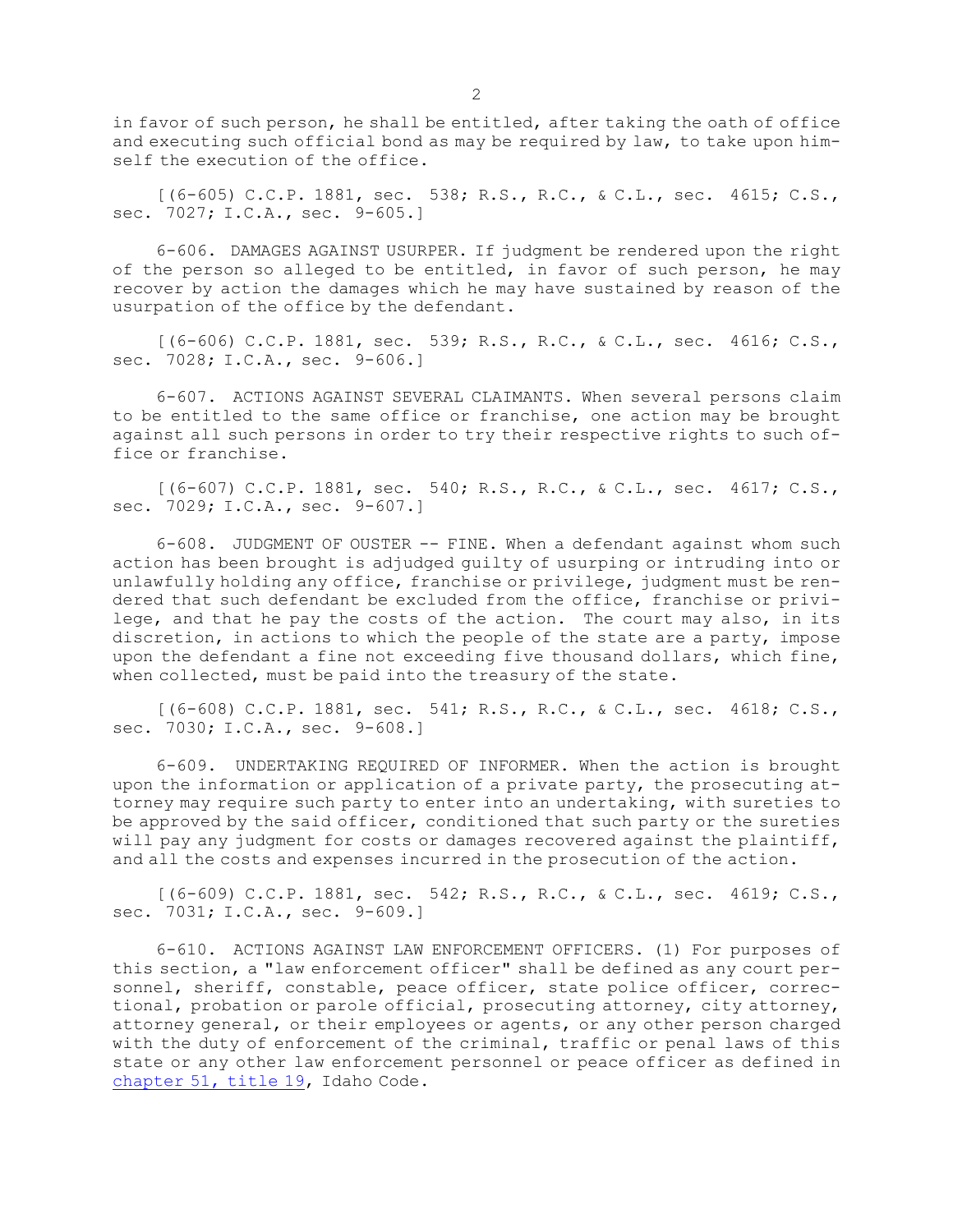(2) Before any civil action may be filed against any law enforcement officer or service of civil process on any law enforcement officer, when such action arises out of, or in the course of the performance of his duty, or in any action upon the bond of any such law enforcement officer, the proposed plaintiff or petitioner, as <sup>a</sup> condition precedent thereto, shall prepare and file with, and at the time of filing the complaint or petition in any such action, <sup>a</sup> written undertaking with at least two (2) sufficient sureties in an amount to be fixed by the court. The purpose of this requirement is to ensure diligent prosecution of <sup>a</sup> civil action brought against <sup>a</sup> law enforcement officer, and in the event judgment is entered against the plaintiff or petitioner, for the payment to the defendant or respondent of all costs and expenses that may be awarded against the plaintiff or petitioner, including an award of reasonable attorney's fees as determined by the court.

(3) In any such civil action the prevailing party shall be entitled to an award of costs as otherwise provided by law. The official bond of any law enforcement officer under this section shall be liable for any such costs.

(4) At any time during the course of <sup>a</sup> civil action against <sup>a</sup> law enforcement officer, the defendant or respondent may except to either the plaintiff's or petitioner's failure to file <sup>a</sup> bond or to the sufficiency of the sureties or to the amount of the bond.

(5) When the defendant or respondent excepts to the plaintiff's or petitioner's failure to post <sup>a</sup> bond under this section, the judge shall dismiss the case.

(6) When the defendant or respondent excepts to the sufficiency of the sureties[,] the sureties must be justified by the plaintiff or petitioner. Upon failure to justify the judge must dismiss the case.

(7) When the amount of the bond is excepted to, <sup>a</sup> hearing may be held upon notice to the plaintiff or petitioner by the defendant or respondent of not less than two (2) nor more than ten (10) working days after the date the exception is filed, before the judge of the court in which the action is brought. If it appears that the bond is insufficient in amount, the judge shall order <sup>a</sup> new bond sufficient in amount to be filed within five (5) days of the date such order is received by the plaintiff or petitioner. If no such bond is filed as required by the order of the court, the judge shall dismiss the action.

[6-610, as added by 1953, ch. 234, sec. 1, p. 351; am. 1955, ch. 78, sec. 1, p. 150; am. 1997, ch. 131, sec. 1, p. 398.]

6-610A. EMPLOYER FURNISHING DEFENSE FOR PUBLIC OFFICER IN CRIMINAL ACTIONS -- REQUIREMENTS. (1) If <sup>a</sup> criminal action or proceeding is brought against an employee who is <sup>a</sup> sheriff, constable, peace officer, commissioned officer of the Idaho state police, or any other person charged with the duty of enforcement of the criminal laws of this state, the employer of the employee charged in the criminal action shall reimburse the employee for reasonable expenses the employee incurred in providing his defense in the criminal action if:

(a) The criminal action or proceeding is brought on account of an act or omission which occurred in the course and scope of the employee's duties as an employee of the employer; and

(b) The employee provides his own defense in the criminal action and the employee is found not guilty of the criminal charges or the charges are dropped.